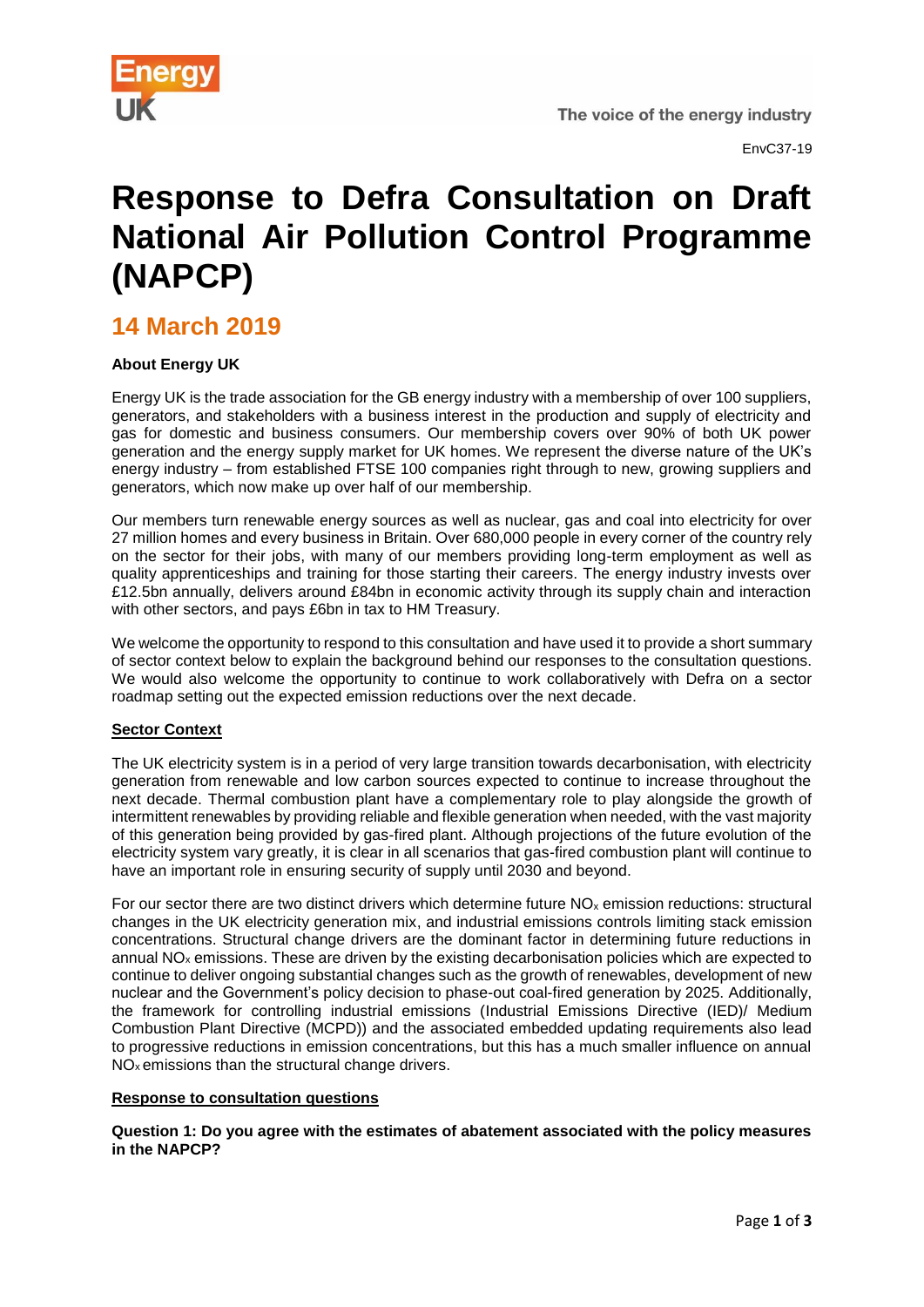

EnvC37-19

[Don't know]. It is hard to comment meaningfully on the estimates of emission reductions without seeing the underlying assumptions and basis from which they have been derived. This is particularly the case as the "Industry Package" presumably covers a range of sectors and also, within the electricity generation sector, a range of different plant with very different roles. Therefore, we have set out our key perspectives below with respect to appropriate assumptions for our sector.

#### **Question 7: Within the package of measures on industry do you have any concerns about the estimates provided on any of the pollutants below?**

#### *Nitrogen Oxides*

We note that the NAPCP identifies a gap of 95kt between policy measures already adopted and the 2030 NO<sub>x</sub> target, and that the policy measures in the "Industry Package" are identified as having the potential to deliver between 42.7 and 51.7kt of reductions. Further details on the assumptions underlying these estimates of reduction potential are required to be able to properly assess the feasibility of this. We have set out below our perspectives on the assumptions that should be made for our sector.

#### *Energy projections*

Noting the sector context of significant structural change and the inherently large uncertainty in the amount of generation required from gas-fired plant, it is important that NO<sub>x</sub> reduction assumptions for 2030 fully account for this uncertainty. As an example, the recent announcements in relation to new nuclear developments are a good illustration of this inherent uncertainty and the need to make appropriate assumptions for planning purposes. It is recommended that the upper envelope projected by National Grid is used to complement the BEIS projections, as the scenario approach adopted by National Grid is considered to be much better suited to addressing the deep uncertainty of future developments.

#### *Potential for additional reductions in stack emission concentrations*

As emissions standards have only recently been updated across the sector (and are still to be implemented) it should be assumed that no further abatement beyond IED/MCPD requirements is reasonable or achievable across the sector at least not in the foreseeable future.

For plant covered by the IED regime, many are working towards being compliant with the IED when the Transitional National Plan ends in mid-2020. Shortly after that, these plant will then need to further reduce emission concentrations to become compliant with updated Best Available Techniques (BAT) requirements, as the Large Combustion Plant BREF needs to be implemented by August 2021 at the latest. Compliance plans and associated investments will have been based on the Governments position (in England and Wales) of setting limits at the top of the BREF range. The sector is characterised by large investments with long payback times and therefore policy stability and clarity are of paramount importance - further abatement beyond the measures currently being implemented is not justified. This is further supported by the fact that there are no identifiable cost-effective measures which could be implemented. For CCGTs, Selective Catalytic Reduction (SCR) is technically difficult or impossible to retrofit at most plant and is not economically viable – i.e. plant would be forced to close rather than retrofit.

Similarly, for smaller plant covered by the MCPD and UK "Specified Generators" regime, these requirements have only recently been put in place and have been developed taking into account costs, benefits and technical feasibility constraints.

As noted in the Sector Context, the profound structural change measures being progressively implemented throughout the next decade are the predominate source of reductions in annual mass emissions and will deliver far greater reductions than from reductions in stack emissions concentrations.

Finally, we would be happy to undertake further assessments of the emission reduction estimates if further information can be made available on the underlying assumptions.